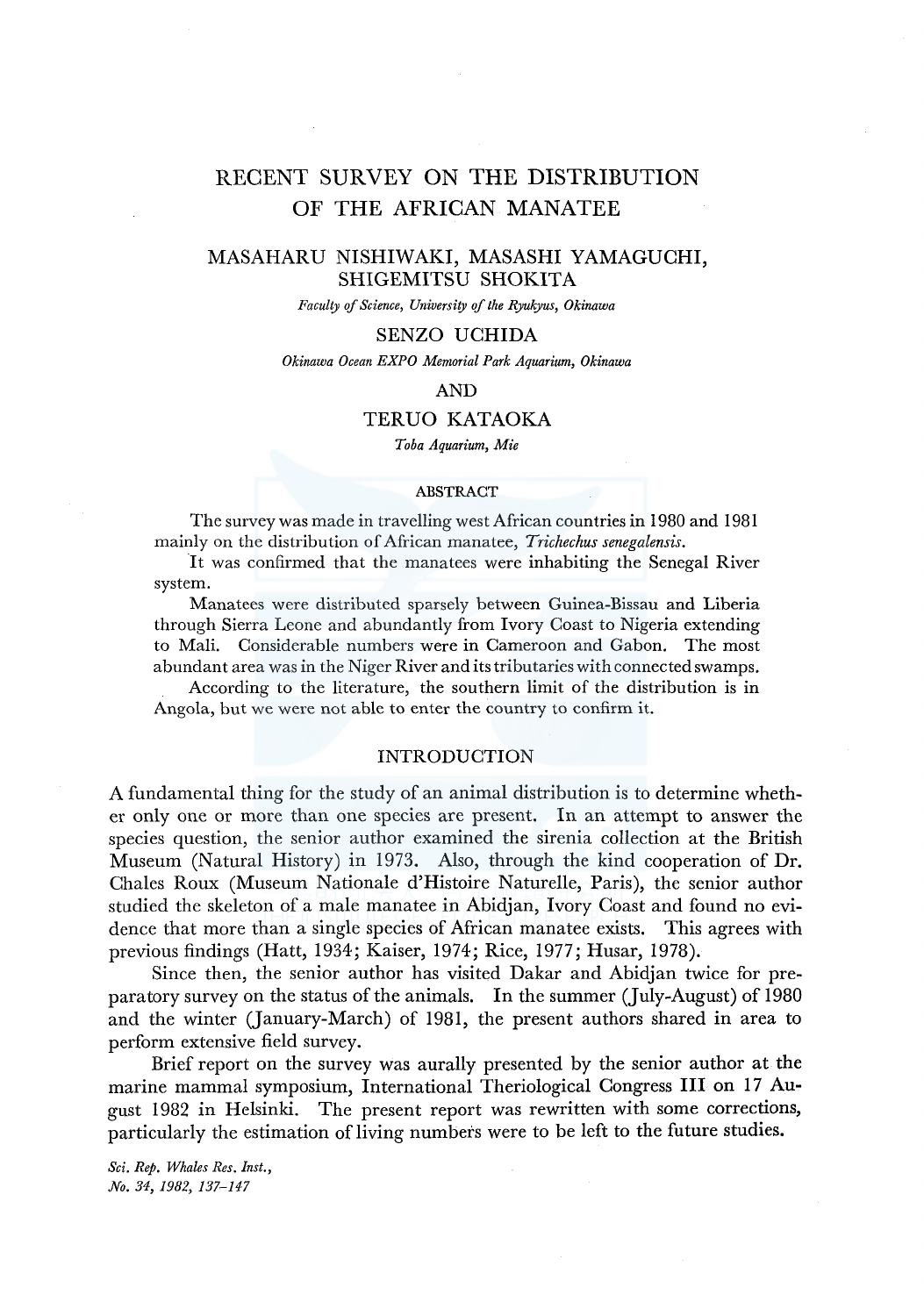

Fig. 1. Traveling route of the survey.

# **METHOD**

The principal method of survey was to collect information through interviewing local zoologists or biologists, fishermen at market places and general inhabitants by showing photographs of the animal. Information on the climate and other environmental conditions were also recorded. The group members often walked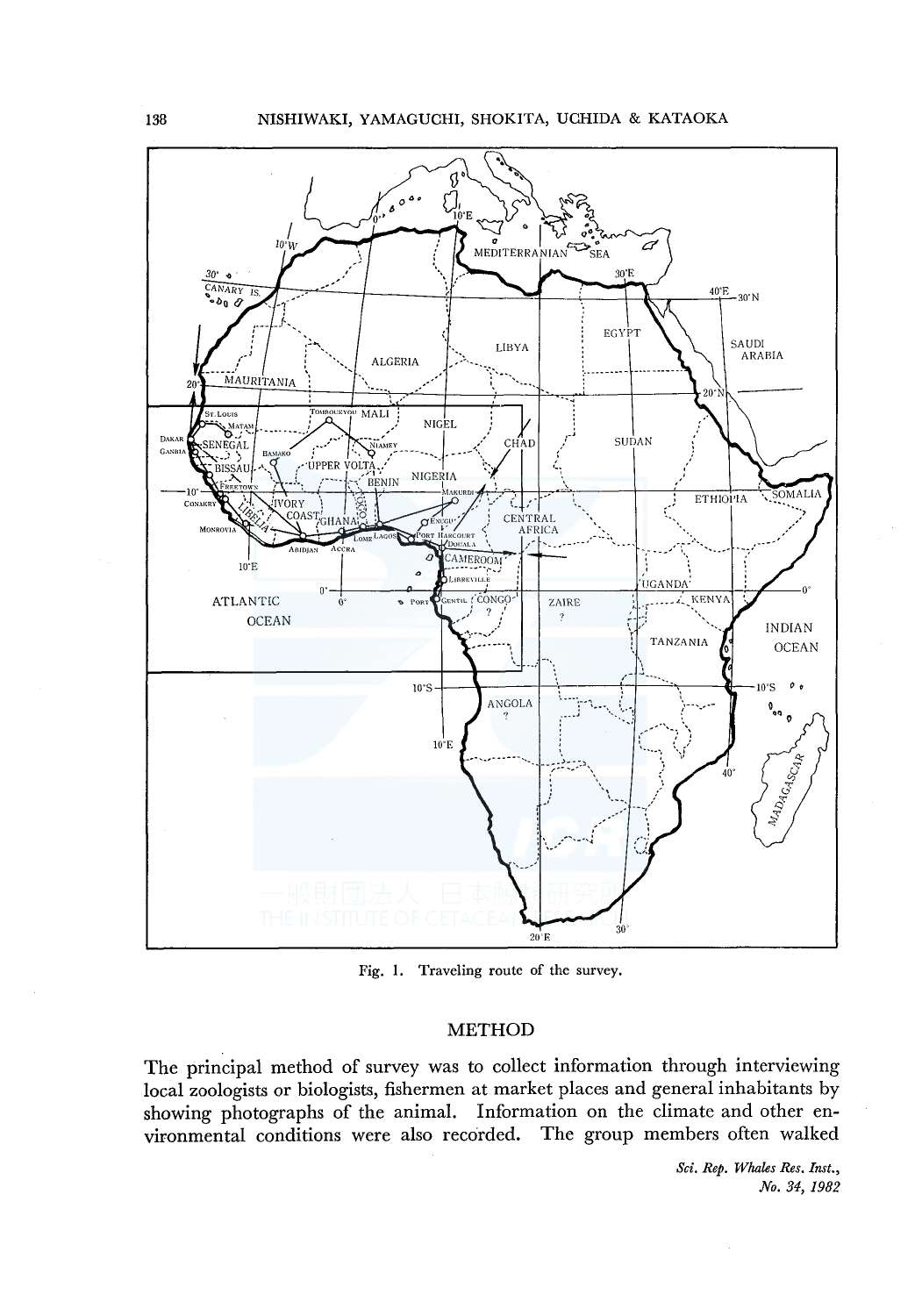### RECENT SURVEY ON THE DISTRIBUTION OF AFRICAN MANATEE 139

into the river valley, swamps or other places where manatees might occure. One of the most difficult problem was to identify the animals in muddy colour who quietly submerged in the water for most of the day and surfaced to breathe by exposing only a small portion of the muzzle tip.

# DATA COLLECTION

### *Senegal (Republique du Senegal)*

Investigation on geographical and environmental conditions along the Senegal River was made to determine the northern and western limit of the distribution of the manatee. Two group members flew from Dakar to Saint Louis and one of them further proceeded to Richard Toll, Podor, Matan along the border between Senegal and Mauritania.

The Senegal River is very broad at its mouth where sand bar stretches to the sea and blocks high waves, so the water around the estuary is calm. Since the area (Saint Louis as its center) is heavily industrialized, it seemed difficult for manatees to inhabit. Naturally no report of manatee sightings were obtained in this area. Similarly, we were unable to collect data of recent years in Dakar district.

This area which used to be a quiet lagoon has now turned to dry land. Recent extreme dry weather apparently affected the river and subsequently the manatee habitat.

Survey at Richard Toll was greatly facilitated by Dr. Morel, French ornithologist stationed there, through the cooperation of Dr. Alioune Ndiaye of Dakar. According to Dr. Morel's information, manatees are decreasing, but a considerable number of animals are still inhabiting Lac de Cuiers. At Matan, no report was obtained to indicate the existence of manatee.

The Senegal River meets a flow from Lac de Cuiers and winds widely on its way to Podor. The river is incredibly dark brown in colour and flowing further to the vast land of savannah. There seemed to be little possibilities of the animals feeding on water grass, because no forage would be available in this area. Therefore it seemed that manatees were not able to live there, at least from Lac de Cuiers to Matan except in the secluded parts of Lake Lac de Cuiers and swamps. Native people of Matan gave us no report of living manatees. Matan is so hot in July that even Dakar people feel it too hard. Environmental condition seemed to be too severe for manatees to survive in summer. However since the head waters of Senegal River is said to be connected with that of the Niger River in the vicinity of Bamako during rainy seasons, there is possibility of some manatees are recruited from the Niger to the Senegal. Based on what we have heard and on the examination of local conditions, a rough estimate of the manatee population in Senegal, would be a few hundred.

### *Gambia (Republic of the Gambia)-Liberia (Republic of Liberia)*

We only collected data that manatees were inhabiting the Gambia River. To collect clear evidences of manatees existance there, our stay was too limited in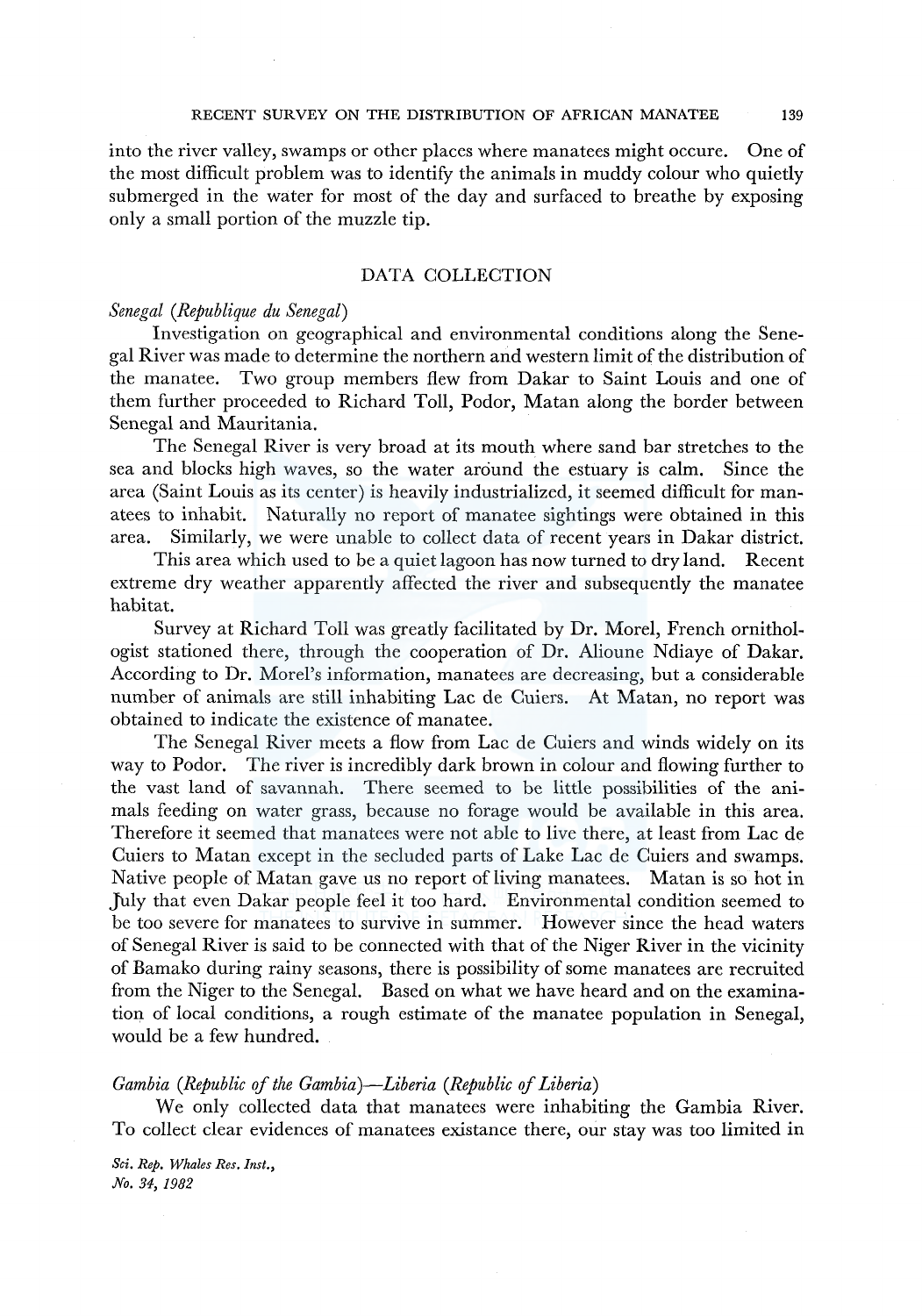Bissau *(Republica da Guine-Bissau),* Conarkry *(Republique Populaire Revolutionaire de Guinee),* Freetown *(Republic* of *Sierra Leone)* and Monrovia *(Republic of Liberia).* 

# *Ivory Coast (Republique de Cote D' Jvoire)*

In the Ivory Coast geographical feature altered during August under influence of tropical rainbelt which shifts to the north in summer in the northern hemisphere (Beadle, 1978). In Abidjan, we exchanged all available information and knowledge on manatees with Dr. Francis Laugine, French veterinarian and director of the Abidjan Zoo. With his assistance, we used cars and a small plane of Cesna type for survey. We sighted considerable number of manatees in various rivers, swamps and lagoons. This area holds a large population of manatees as well as the Niger does. The number of the animals in this country may amount to several thousands. There were some suspicions that manatees were caught and eaten by native people. Catch of manatees had been prohibited since the time of French domination and was still in effect. But poachers catch and eat manatees without leaving any evidence of carcass or bones and keep the fact secret for long time. So there is no effective procedure of conservation. The situations are similar to dugong catch regulation in Indo-Pacific (Nishiwaki et al., 1981). Dr. Laugine plans a project of manatee research which may start in near future.

# *Ghana (Republic of Ghana)* with information about *Togo (Republique Togolais)* and *Bennin (Republique Populaire du Bennin)*

Investigation in Ghana was enhanced through the cooperation of Dr. Kazumori Minami of the Noguchi Memorial Institute for Medical Research, University of Ghana, and Dr. R. Kumar, Indian entomologist, of the Department of Zoology, University of Ghana. Survey in the Lake Volta area was carried out under their guidance. According to Dr. J. Vanderpuye, Ghanian researcher of Volta Basin Research Project, no manatee inhabits the Akosombo dam area. Mr. A. K. Opoku of the Volta River Development Authority, informed us that he heard a few years ago that there had been abundant manatees in Asukawkaw River Arm, east coast of Lake Volta, about 9 km north to Akosombo. Dr. E.Q.A. Asibey of the Department of Game and Wildlife, Ministry of Forestry, told us that manatee catch was prohibited by law, and because of that, reports of local manatee catches hardly reached to the government officer. However, one catch was reported in the West Arm of Lake Volta in 1964 and another in Central Three Corner area in 1980, and some animals were seen in the River Tano (west Ghana) sometime before, but none at present. During the construction of Akosombo dam which was completed in 1965, (Obeng, 1969), series of manatee skeletons were excavated, which are kept at the Department of Zoology, University of Ghana: photographs of them were taken.

In the former description (Happold, 1975), the manatee distribution was reported along the coast line of Ghana, but no fisherman in Cape Three Point, Elmina, Cape Coast, Accra, and of Terna, reported occurences of the animal in the sea. Although someone told us that an individual or individuals of such animal were caught by fishing net in Angola, there was no dependable evidence of the in-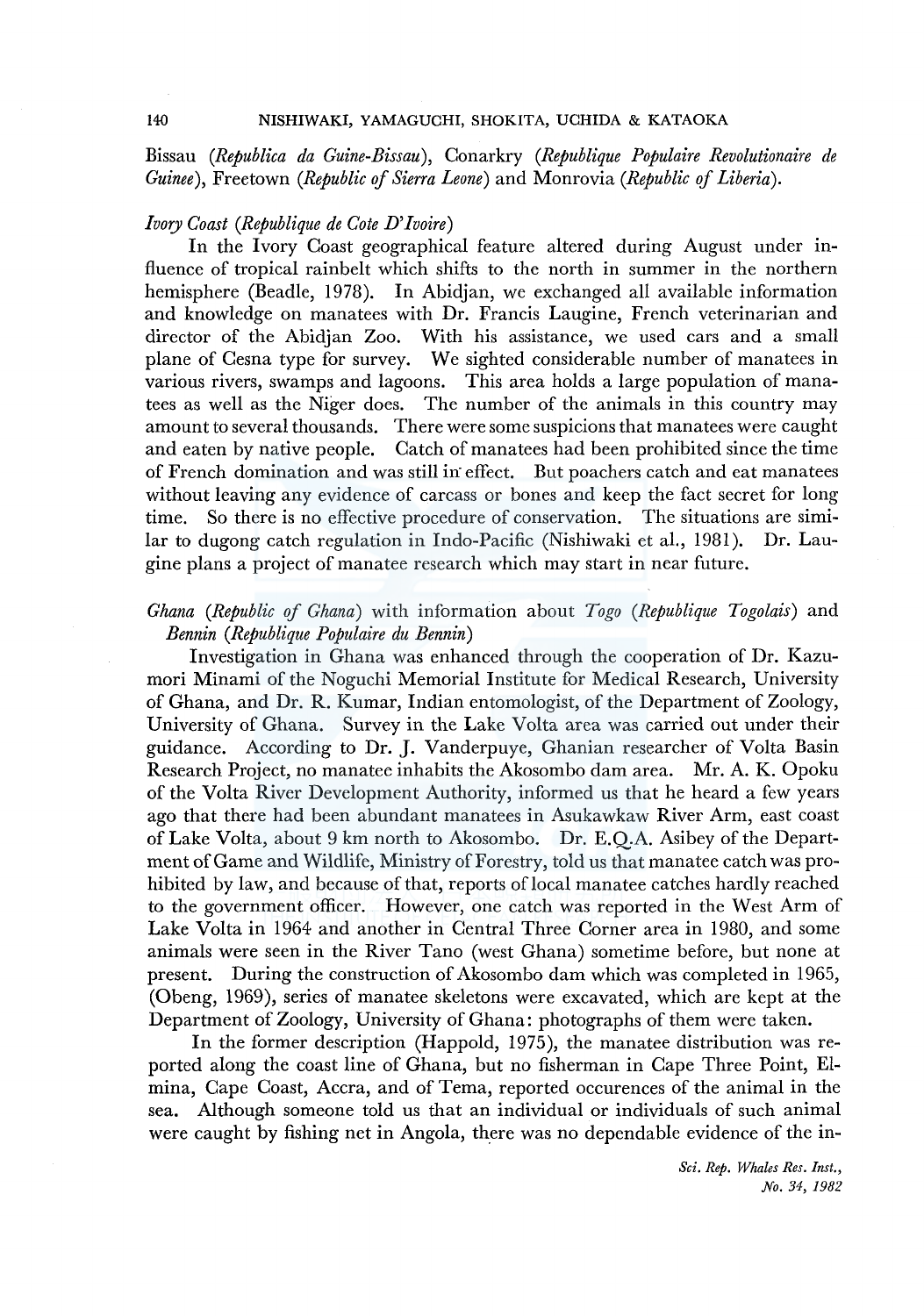### RECENT SURVEY ON THE DISTRIBUTION OF AFRICAN MANATEE 141

cident. It was suspected, therefore, that the report might have been of dolphins or sharks. Togo and Bennin seemed to be quite different in political, economic and other features. There is little possibility of the manatee distribution, partly because there is no big river such as the Niger or the Congo (Zaire) Rivers in their territories.

Through the assistance of Japan International Cooperation Agency (JICA), we were able to obtain some information in a relatively short period of time.

# *Mali (Republique du Mali)* and *Niger (Republique de Niger)*

In the vast desert area of extremely dry Mauritania *(Republique Islamique du Mouritanie),* northern Mali and the major land of Niger, exceptional green patches can be seen in Mandingo Plateau in the up stream of the Senegal River. The upper Niger River also reaches to this high plateau area with its central town named Bamako, Mali. Although the river is not very wide at Bamako area, volume of the river water fluctuates largely between dry and rainy seasons. The Niger River flows to northeast and continues into the wilder area, forming Inland Niger Delta, and reaches to Tombouctou (Timbuktu). After Tombouctou, the river gradually turns to southeast and crosses the border to Niger.

Collected data in the area indicate that considerable number of manatees are in the Inland Niger Delta, and some are inhabiting the lower stream neigbouring to Neamey, but the population size is scarcely known. The river basin is the only place in the dry desert area for manatees to survive.

# *Nigeria (Federal Republic of Nigeria)*

Investigation in this country resulted us something through the help of local scientists. Dr. C. B. Powell of the School of Biological Sciences, University of Port Harcourt, gave us a valuable report that abundant population of manatees had been in Lake Kainji located in the middle flow of the Niger River and its tributary of the Benue River. However, over killing caused the manatees to decrease in number and now there may be a few hundred in the lake.

An important and reliable information was provided to us by Mr. A. B. Wilson of the Nigerian Institute for Oceanography and Marine Research. He told us that there were still many manatees in the Benue River. Although Dr. Powell spoke as a few hundred, his estimation was likely a few thousand. Dr. Akihiro Takihara, Medical Officer of the Embassy of Japan to Nigeria, told us that he saw some manatees kept alive by local people near by Makurde located on the side of the Benue River.

People said that occurrences of manatees had been counted before (Happold, 1975 ), but the number has been decreasing. Mr. Wilson informed us that an animal was tangled in a fisherman's net at Port Harcourt. He identified the animal as a manatee by seeing our photographs. If it is true, his report sounds like a manatee was taken from the sea, but the fact was that, Port Harcourt is located on the river side, a little up stream from the mouth. Brackish waters may be flowing in from time to time, but salinity of waters is low in the very wide estuary. Some individ-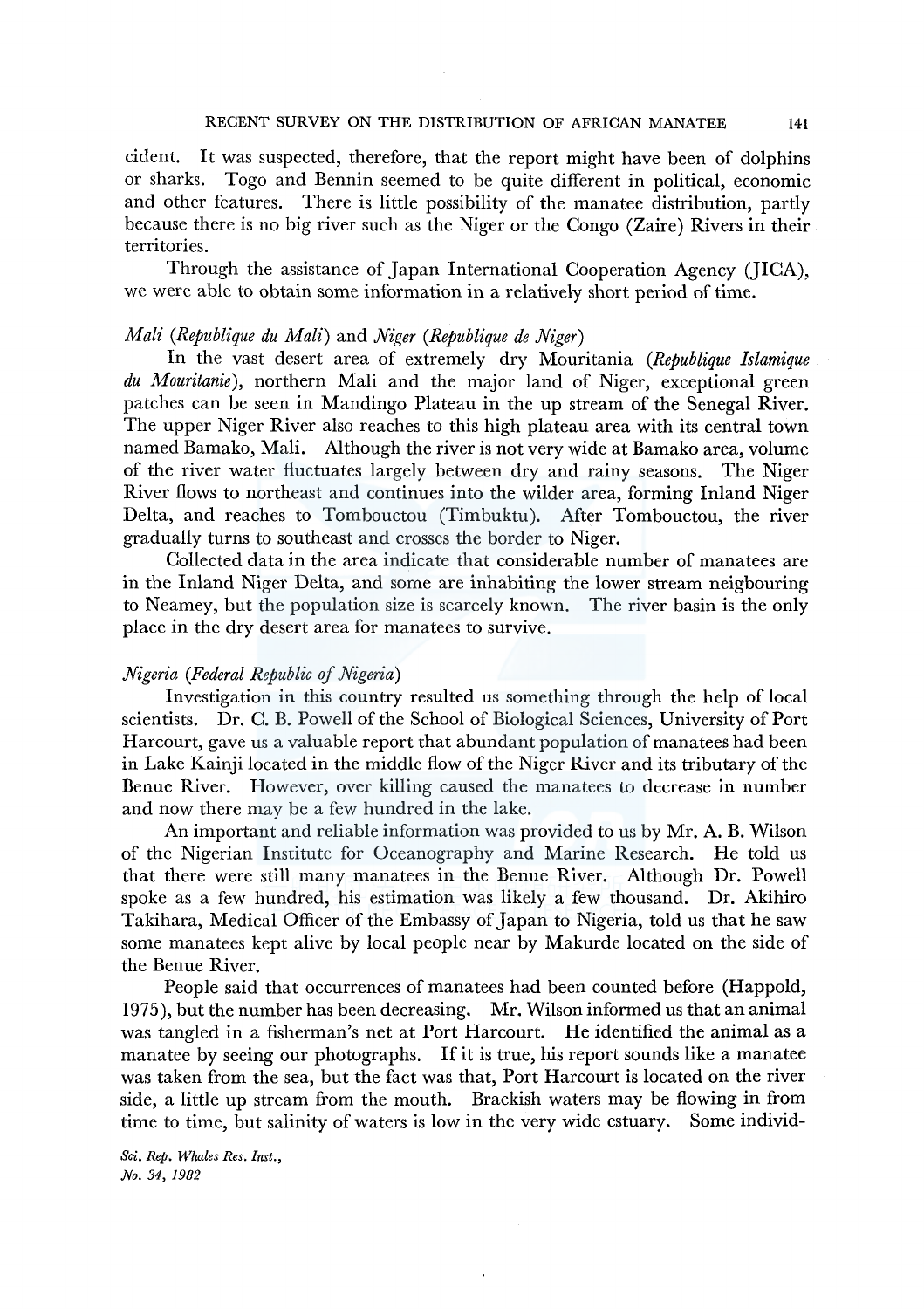uals might be washed out to the sea with strong current, against the animal's swimming effort.

# *Cameroon (Republique Unie du Cameroun)*

The coastline of Cameroon faces the Gulf of Guinea, and it may be divided geographically into two sections; high rocky coast of volcanic lava in the northwest and low swampy and sandy coasts in the south (Ngwa, 1967). Because of this difference in topography, the west section (former British Cameroon) appears to have no manatees in small and rapid rivers flowing down from the Mount Cameroon (altitude 4070 m, active volcano). A small Zoo (Zoological Garden) has been established at Victoria, but its caretakers knew nothing about manatees in the district (South-West Cameroon). Fishermen in this town had some knowledge of the animal, called " Maiga ", but they denied its occurrences.

There is a well-developed estuary, near the commercial capital of Douala, into which two rivers (R. Mungo and R. Wouri) are flowing, and the local residents informed us that there were manatees in the upstream of the River Mungo. However, the littoral district is heavily populated and urbanized, so it is hardly considered that there are large number of manatees. The Museum of Douala has a pictorial display of a manatee as one of the significant components of the local fauna.

There may remain a considerable number of manatees in the Sanaga River System, which is the largest in the country. Local residents interviewed at a riverside market at Edea described that the animal, called " Maga'', lived along the entire river except in the rapids, and that the manatees were eating grasses in the river. Although it is prohibited to kill manatees by law, they occasionally catch them for meat in order to entertain visiting dignitaries, with special permissions. It appeared that, from what the people described, there were wide-spread incidents of poaching activities, at least near the population centers. It is also told that there was a licensed manatee hunter, Mr. Ngoye Samuel, at Mal Jeown near Mouanko village, south of Douala, who possessed a special permit for manatee hunting, which might be for local festivity.

# *Gabon* ( *Republique Gabonaise)*

In the vicinities of Libreville, the capital of Gabon, manatees had been caught very rarely from Baie de Mondah and Estuaire du Gabon. This report is based on personal communication between the group members and the missionary people at Donguila, and Dr. Domart, Direction des Chasses et Piches, Ministerie de !'Agriculture. The manatee is called as " Manga " in Gabon.

Approximately 150 km south to Libreville lies the city of Port-Gentil which is located at the mouth of River Ogoue, the largest river in Gabon. Mr. Bayona of Ogoue Marine Service, who regularly commute between the city and off-shore oilrigs for servicing, informed us that he had not seen any manatee at sea, although seen large number of whales and dolphins passing in dry seasons. The local fishermen at Port-Gentil and also those at the neighbouring place of Ntchengue village mentioned that manatees were common in the River Ogoue and in the several con-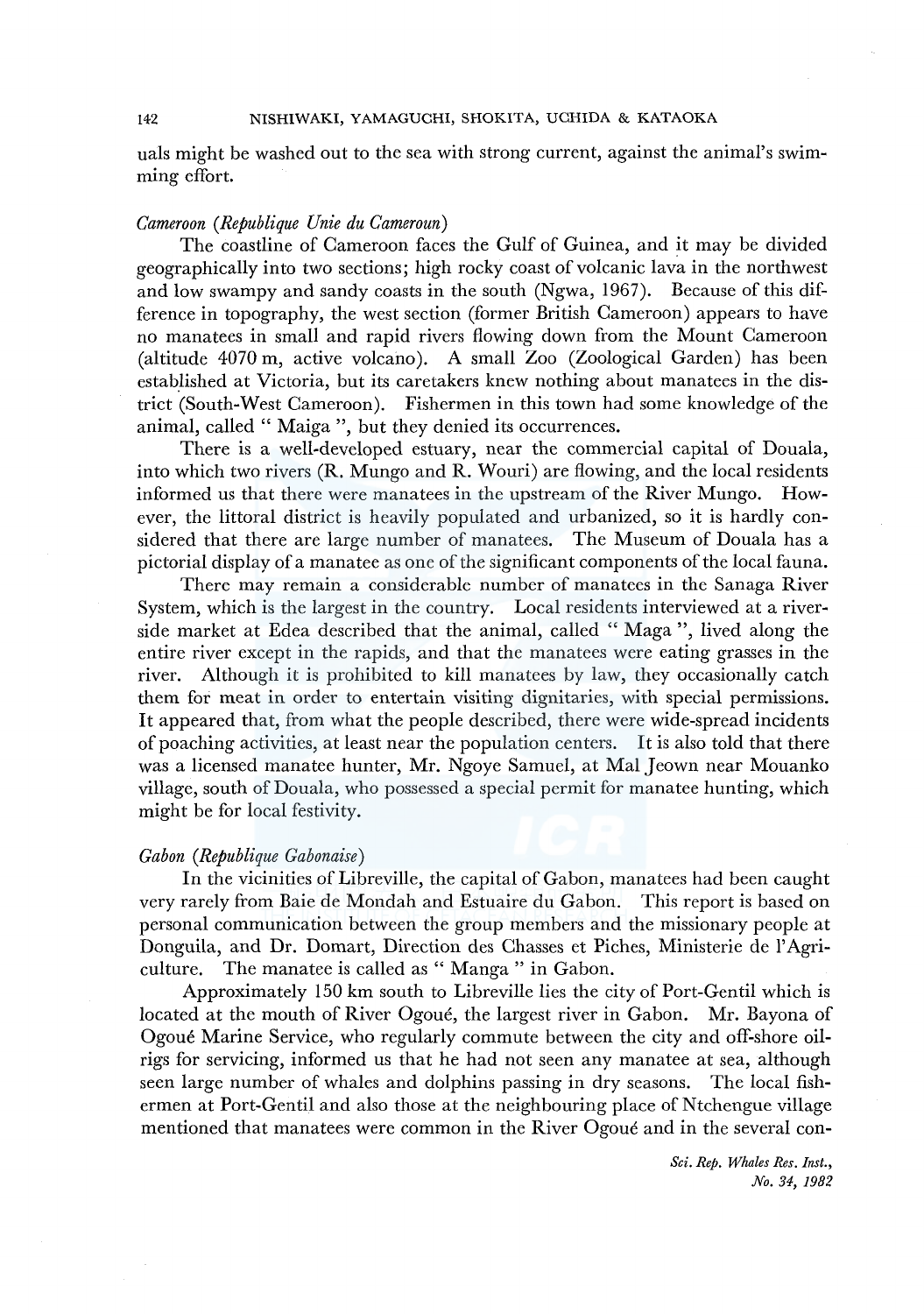nected lakes located· between Port-Gentil and Lambarene. Several individual persons informed equally that the manatees were also common in the southern coastal lagoons, such as Lagune Nkomi or Fernan Vaz. near Omboue and Lagune Ndogo, near Sette Cama. According to Mr. Jean Wack of Libreville, who worked as a timber merchant soon after the World War II and travelled frequently along the River Ogoue, manatees were abundant there before. He described that some experienced fishermen would lie in ambush for the animals in the river because manatees had moved onto a certain particular route every time in search of the food, species of aquatic plants.

Since Gabon is less extensively developed, it holds vast rain-forest area and river basins with relatively smaller population of about 1.3 million people in about 270,000 km<sup>2</sup> (density about  $5/km^2$ ) (Hancock, 1978), there may be large population of manatee in some of the above-mentioned localities. One of the group member went into the wilder swampy Ivendo River area where manatees may inhabit abundantly. One of our problems was that though experienced scientists may find the muzzle tip or a part of the body in muddy water and estimate abundance in the area, it is very difficult for them to count number of the animals. Relatively dense distribution of animals was presumed. A rough estimate of manatees may be several thousands.

The government has prohibited manatee hunting, but the situation was the same as everywhere, there seemed to have no efficient measures to prevent local poachings.

# *Angola (Republica Populare de Angola) and Congo (Republique Populaire du Congo)*

As we were refused to enter into Angola and Congo because of political unstability due to the civil war, no survey was carried out in those two countries. Only information collected through Dr. Akihiro Takihara was that manatees were seen in Stanley Pool, a lake nearby Kinshasa, Zaire *(Republique du Zaire).* No manatee was said to be seen in the Ubangi River, a big tributary of the Congo (or Zaire) River, which flows from the territory of Central African Republic *(Enpire Centrafricain*), passing through Bangui, crossing the border to Congo and flowing into Stanley Pool.

The town of Lubumbashi is located near the border of Zambia *(Republic* of *Zambia).* A report came from the area that manatees, called " Manga " were seen in remote rivers and swamps. However, since the body length of the animals reported were 30-150 cm, it was so doubtful that we concluded the report was false.

The southern and the eastern limit of manatee distribution is still unconfirmed.

### DISCUSSION AND SUMMARY

As a result of the recent survey in the west African countries, it is clear that the most abundant distribution of manatee is in the Niger River and its tributaries and associated swamps. The rivers which hold secondarly abundant populations are the Sanaga and the Ivindo Rivers, in Cameroon and Gabon, respectively. The nor-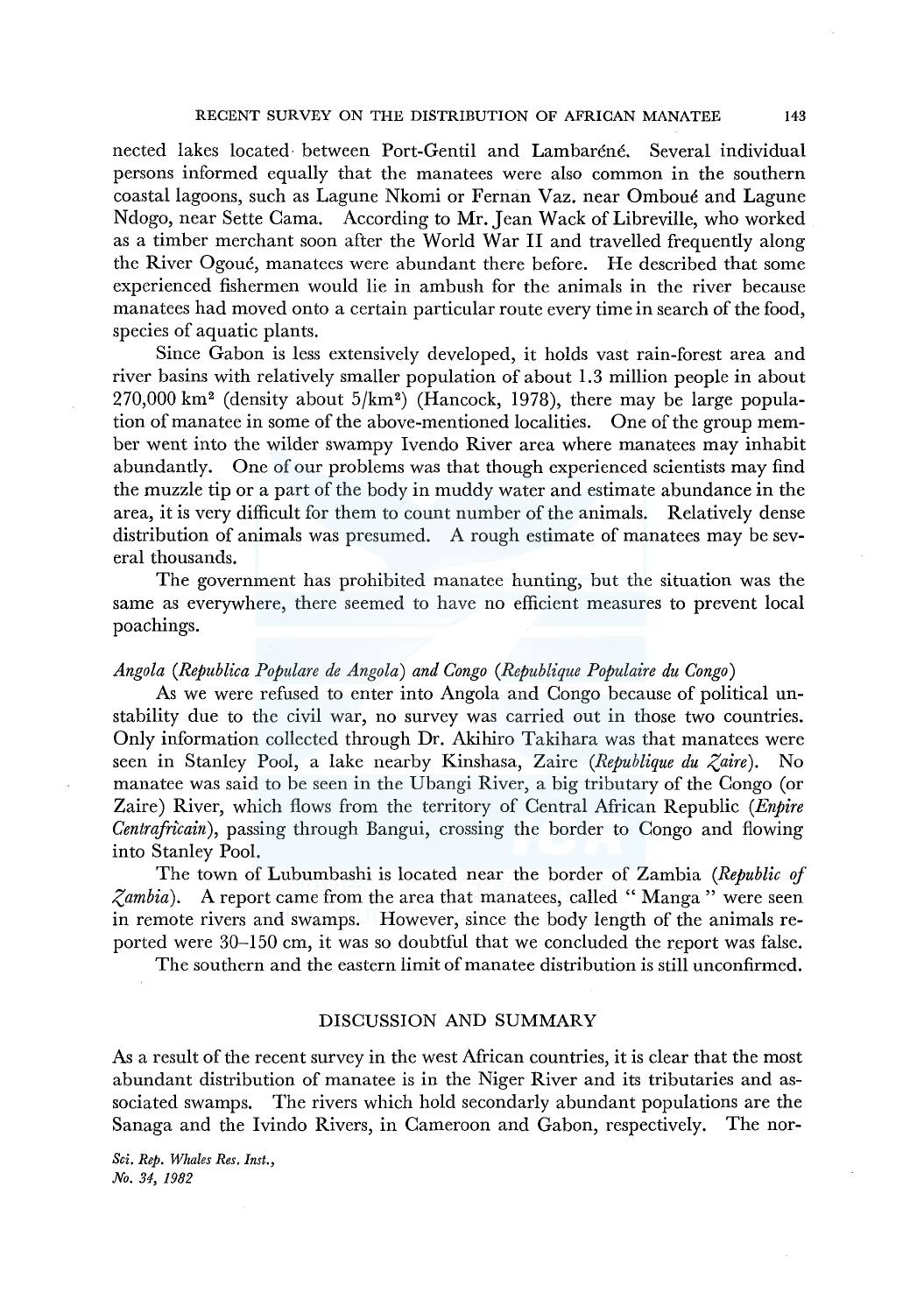144



Fig. 1. Distribution of the African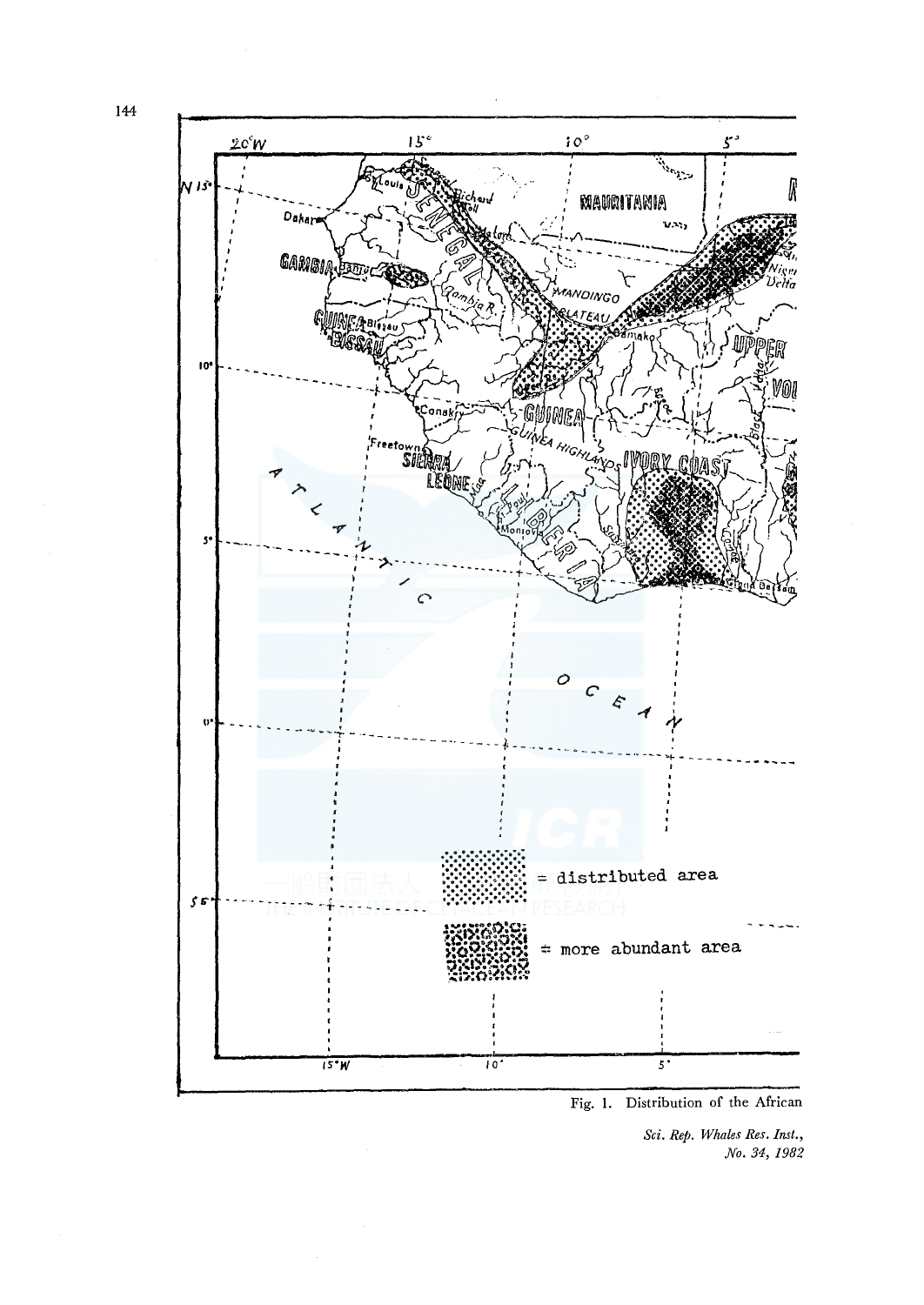

manatee (Trichechus senegalensis).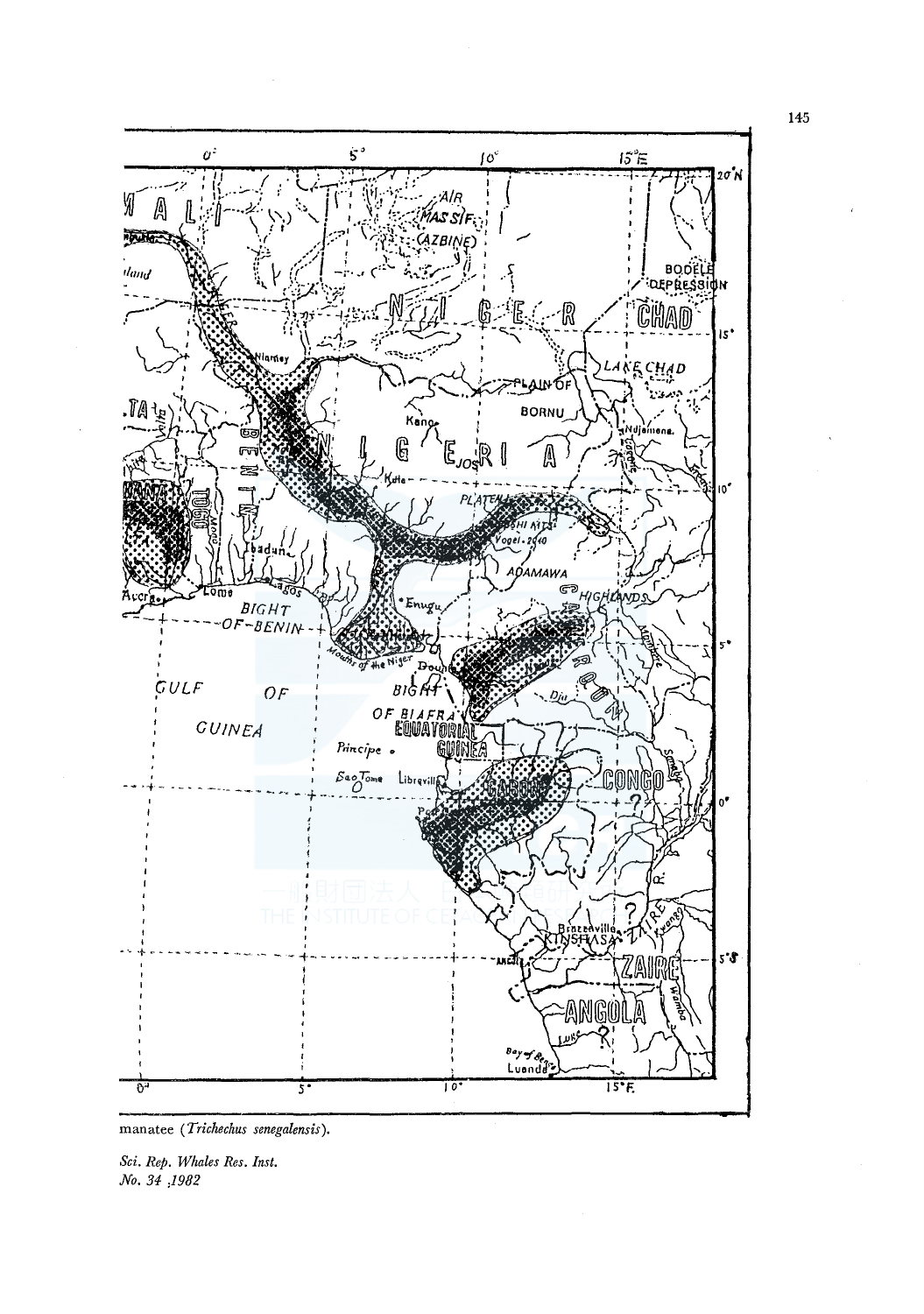them and the western limit of distribution is in the Senegal River system. However, dispersing and fading distribution in both the western and the northern parts of the river were so scarce that we had once thought that it might be better to report the Inland Niger Delta in Mali as the northern limit and the Gambia River as the western limit.

The African manatee was proved to have a delicate sense to avoid salt water, which unlike the American manatee, *Trichechus manatus,* which inhabits marine environment as well as estuarine and freshwater habitat (Odel et al., 1978; Erdman, 1970; Hartman, 1979). Some local reports telling manatees were observed at sea were supposedly false and disregarded in our records. We thought that dolphins, whales or sharks might have been mistaken for manatees in those cases.

Based on the all collected data, we drew a distribution map of the African manatee in west Africa trying to show recent status of the animal and hoping that it would be a reference to some conservation measures.

The Niger River flows through extensive areas crossing the borders of countries, merges with other rivers, and is very long. If conservation of the African manatee would be planned, conservation strategy by a single country would not be effective. A conserved population in one country may be poached in other territories. Only properly organized extensive and long standing project would work for this purpose. Almost every country we visited, prohibits the manatee hunting by law. But we were informed in many places that the actual status and condition of manatees and poaching incidents had scarcely reached Government Officials because of people's fear of punishment. It should be noted that research projects by scientists stationing in the field for long periods, and who are able to establish good terms with tribal chiefs and general local people of the district, are most desirable, Dr. Laugini in Abidjan is a good example. Sufficient collection of local reports and workable conservation plans would be available by those people.

While travelling many lands of severe natural conditions where many people were nearly starved, we realized that the conservation of this species must be very difficult because of delicious meat and easy hunting by local people. Saving those people from poor status by developing agricultural and other improvement and progress must have superior priority than establishment of conservation measures on manatee. However if we wait until these conditions are fulfilled, it should be too late for conservation of the African manatee.

### ACKNOWLEDGMENT

We should like to express our sincere gratitude to the number of people, scientists, local residents, fishermen and so on, who gave us help in collecting information as the greater part of study was based on those hearings. We specially appreciate following people who kindly gave us particular helps and were able to have names during the survey; Dr. Alioune Ndiaye, Director du Projet P.N.U.D. R.A.F., Senegal, Dr. G. J. Morel, Orstom, Richard-Toll, Senegal, Dr. F. Laugine, Zoo D'Abidjan, Cote D'Ivoire, Dr. K. Minami and Dr. K. Minakami, Noguchi Memori-